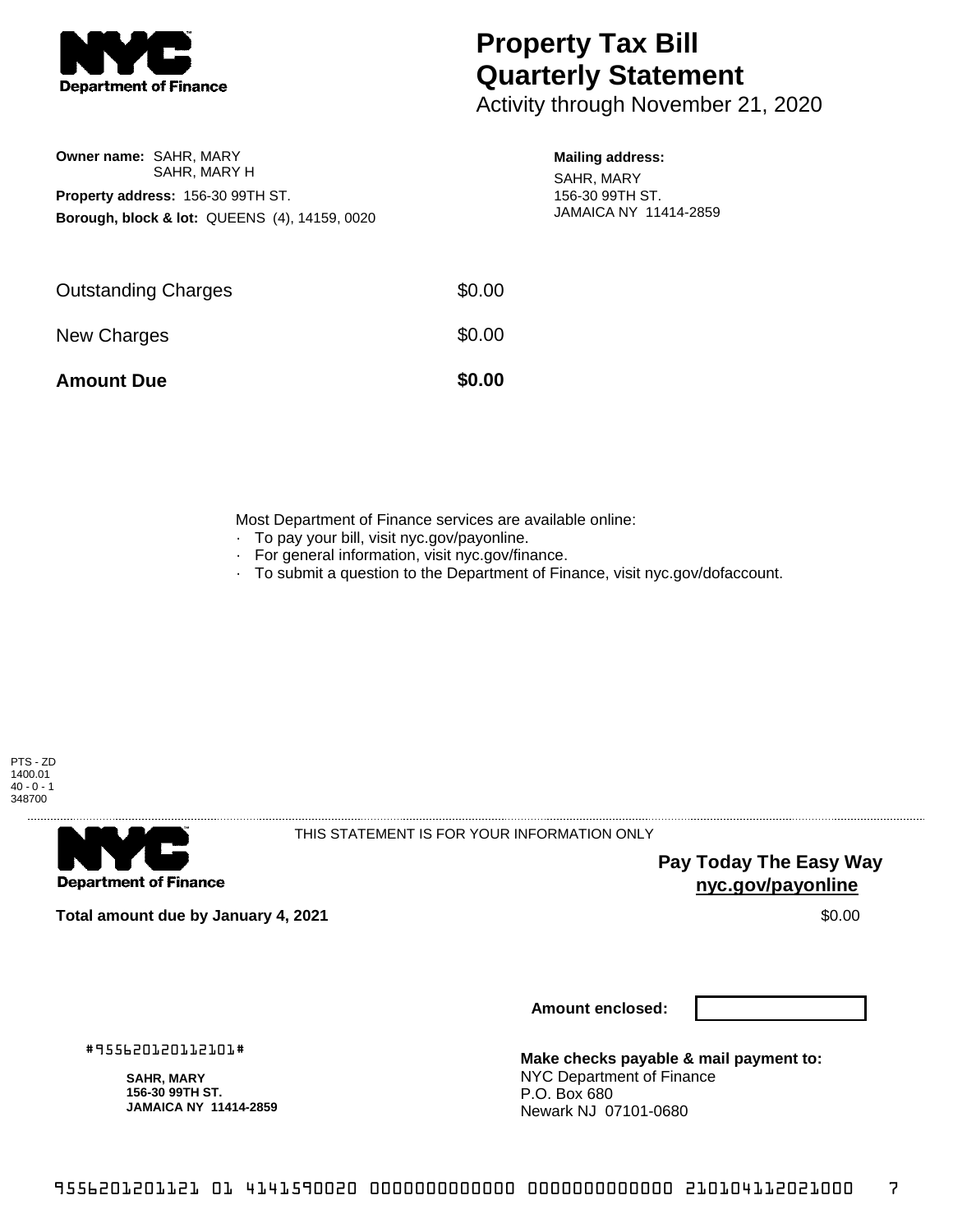

| <b>Previous Charges</b>                                      |                      |                 | Amount                         |
|--------------------------------------------------------------|----------------------|-----------------|--------------------------------|
| Total previous charges including interest and payments       |                      |                 | \$0.00                         |
| <b>Current Charges</b>                                       | <b>Activity Date</b> | <b>Due Date</b> | Amount                         |
| Finance-Property Tax<br>Adopted Tax Rate<br>Payment Adjusted | 01/01/2021           | 01/01/2021      | \$0.00<br>$$-15.02$<br>\$15.02 |
| <b>Total current charges</b>                                 |                      |                 | \$0.00                         |
| <b>Tax Year Charges Remaining</b>                            | <b>Activity Date</b> | Due Date        | <b>Amount</b>                  |
| Finance-Property Tax<br>Adopted Tax Rate                     |                      | 04/01/2021      | \$0.00<br>$$-15.02$            |
| <b>Early Payment Discount</b><br>Payment Adjusted            | 01/01/2021           | 04/01/2021      | \$0.15<br>\$14.87              |
| Total tax year charges remaining                             |                      |                 | \$0.00                         |
| <b>Overpayments/Credits</b>                                  | <b>Activity Date</b> | <b>Due Date</b> | Amount                         |
| <b>Credit Balance</b>                                        |                      | 07/01/2020      | $$-29.89$                      |
| Total overpayments/credits remaining on account              |                      |                 | \$29.89                        |

You must apply for a refund or a transfer of credits resulting from overpayments within six years of the date of **the overpayment or credit. Please note that overpayments and credits are automatically applied to unpaid taxes.**

## **Home banking payment instructions:**

- 1. **Log** into your bank or online bill pay website.
- 2. **Add** the new payee: NYC DOF Property Tax. Enter your account number, which is your boro, block and lot, as it appears here: 4-14159-0020 . You may also need to enter the address for the Department of Finance. The address is P.O. Box 680, Newark NJ 07101-0680.
- 3. **Schedule** your online payment using your checking or savings account.

## **Did Your Mailing Address Change?** If so, please visit us at **nyc.gov/changemailingaddress** or call **311.**

When you provide a check as payment, you authorize us either to use information from your check to make a one-time electronic fund transfer from your account or to process the payment as a check transaction.